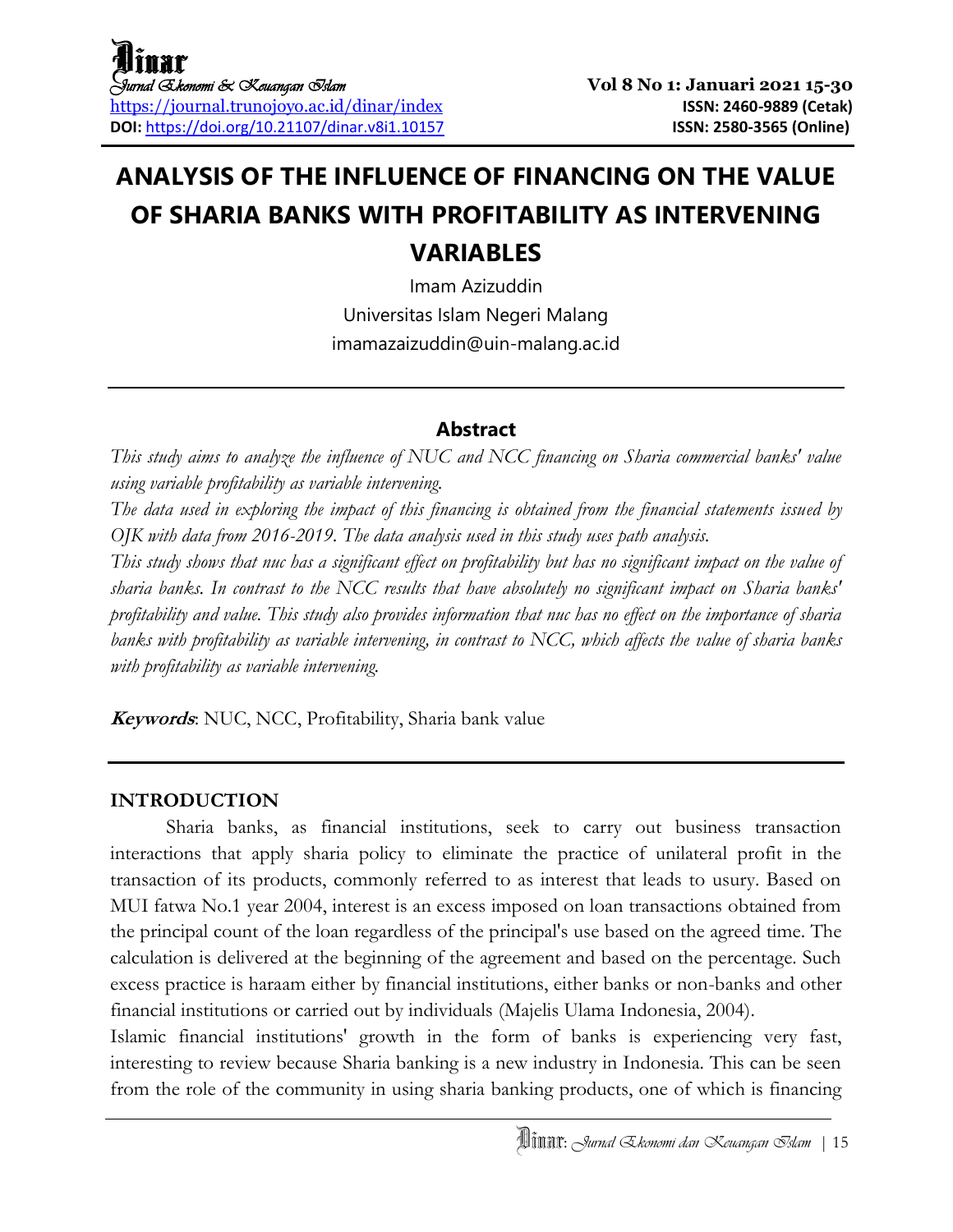distribution products (Rivai, 2017). Financing is funding provided by a party to another party to support the planned investment, either done alone or institutionally. In other words, financing is funding spent to support planned investments (Muhammad Lathief Ilhamy Nasution, 2018).

Indonesia's sharia-compliant economic financing instruments continue to increase (Chart 1.1), although further acceleration is needed to boost growth. When viewed from the share of financing in accordance with sharia principles, it can be indicated that there is still a wide gap between the needs of Sharia businesses and their sources of sharia financing. This source of economic financing is not limited to the commercial finance, but also includes sharia social finance (zakat, infak/alms, waqf) as alternative financing in accordance with the principle of its use.



**Graph 1.1 Development of sharia financing**

Sumber: Bank Indonesia, Neraca Keuangan Terintegrasi, diolah; \*Posisi akhir Triwulan-III 2019

There are two types of financing contracts in Sharia banking when distinguished from the nature of returns on those contracts. This is where the terms NCC (Natural Certainty Contracts) and NUC (Natural Uncertainty Contracts) appear. Contracts included in the NCC are sales, leases, and wages. The contract included in the NUC is a revenue sharing agreement such as musyarakah, mudharabah, mukhabarah, musaqah, and muzara'ah (Hidayat, 2011).

Natural Certainty Contracts financing products at sharia banks offer a fixed and definite return that has been agreed between the seller (Bank) and the buyer (customer). The seller must inform the buyer of the acquisition price in advance and state the amount of profit added to the cost, in contrast to the credit system in conventional banks, whose return rate is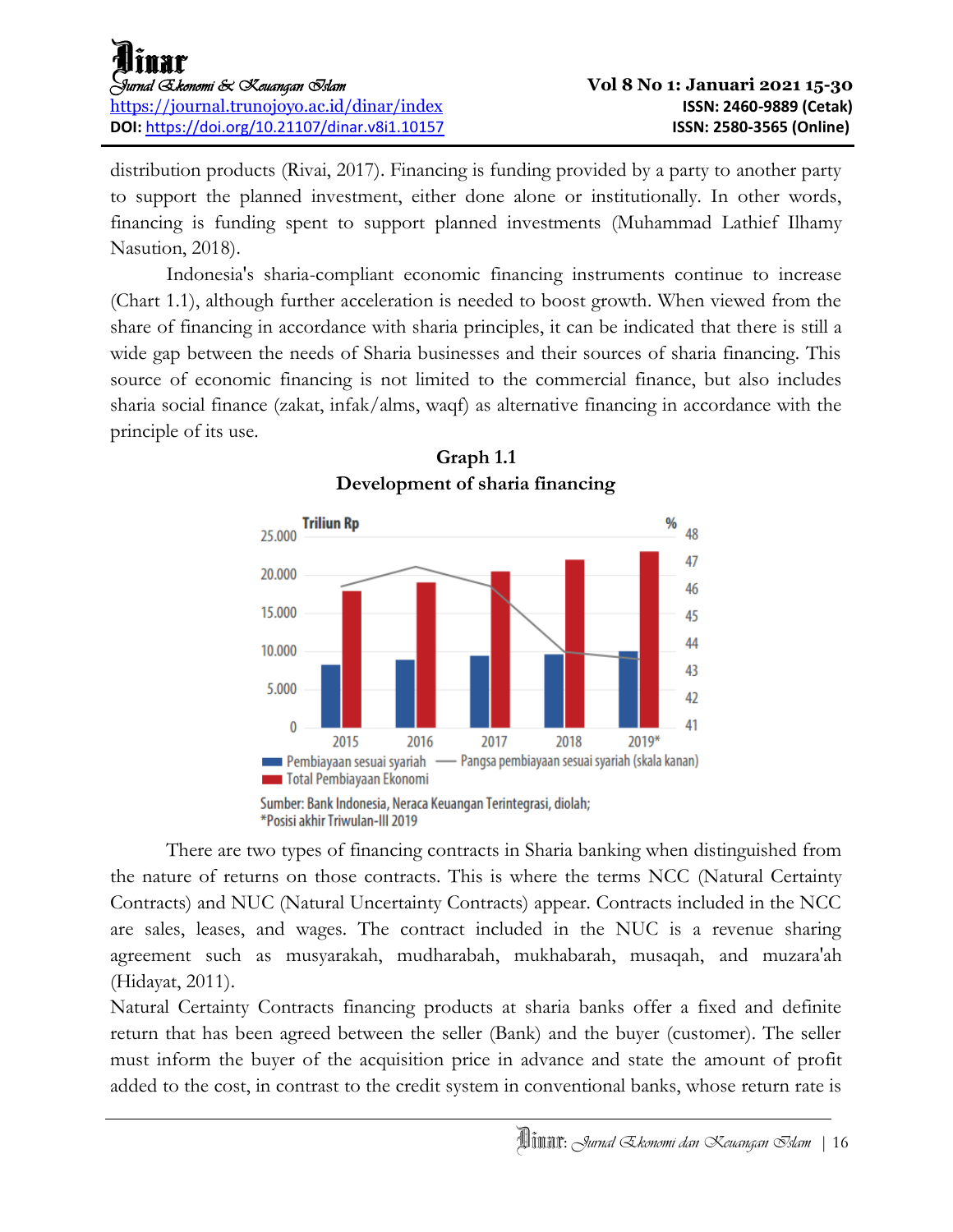not based on an agreement between the two parties but has been declared in the form of interest percentage.

NUC financing can be said to be a core product owned by Sharia banking that is not contained in conventional banking. However, behind the development of sharia banking which is growing in quantity, in its implementation, the amount of NUC type financing disbursed is smaller when compared to murabahah financing that belongs to the NCC type. As seen in the following financing table:

| : --- -<br>$V^{\text{max}}$ $V^{\text{max}}$<br>י – |                  |               |               |               |          |  |  |  |
|-----------------------------------------------------|------------------|---------------|---------------|---------------|----------|--|--|--|
|                                                     | Jenis Pembiayaan |               | 2017          | 2018          | 2019     |  |  |  |
| <b>NUC</b>                                          | Mudharabah       | 4,5%          | 3,8%          | 2,9%          | 2,6%     |  |  |  |
|                                                     | Musyarakah       | 30,4%         | 32,7%         | 33,9%         | 37,5%    |  |  |  |
|                                                     | <b>Total NUC</b> | 34,9%         | 36,5%         | 36,8%         | $40,1\%$ |  |  |  |
|                                                     | Murabahah        | 61,8%         | 62,0%         | 58,3%         | 54,4%    |  |  |  |
| <b>NCC</b>                                          | Istishna         | 0,014         | 0,010         | 0,007         | 0,005%   |  |  |  |
|                                                     |                  | $\frac{0}{0}$ | $\frac{0}{0}$ | $\frac{0}{0}$ |          |  |  |  |
|                                                     | Ijarah           | $1,1\%$       | 1,5%          | 1,6%          | 1,4%     |  |  |  |
| <b>Total NCC</b>                                    |                  | 62,9%         | $63,5\%$      | 59,9%         | 55,8%    |  |  |  |
| Oardh                                               |                  | 2,2%          | $0,0\%$       | 3,4%          | $4,1\%$  |  |  |  |
| <b>Total Pembiayaan</b>                             |                  | 100%          | 100%          | 100%          | 100%     |  |  |  |

**Table 1.1 Composition of financing in 2016 to 2019 (in percentage)**

Source: OJK August 2020 (data processed)

The table above shows that every year the amount of financing disbursed by sharia banks always fluctuates in both NUC and NCC types of financing. However, the percentage of NCC financing is more dominating when compared to other types of financing, such as mudharabah, musyarakah, istishna', qardh and ijarah.

The rapid development of the economic situation today makes the company carry out various strategies to improve profitability to create a good sharia bank value as a reflection of the company's condition. According to Analisa (2011), the value of sharia banks can be influenced by the company's small profitability. Suppose the profitability of the company is good. In that case, the stakeholders consisting of creditors, suppliers, and investors will see the extent to which the company can generate profit from the company's sale and investment (Analisa & Wahyudi, 2011; Samosir, 2017).

Based on the research results conducted by Raharjo (2019) on financing, the influence of murabahah and mudharabah has a significant impact on the value of companies with profitability as variable intervening. This shows that murabahah and mudharabah significant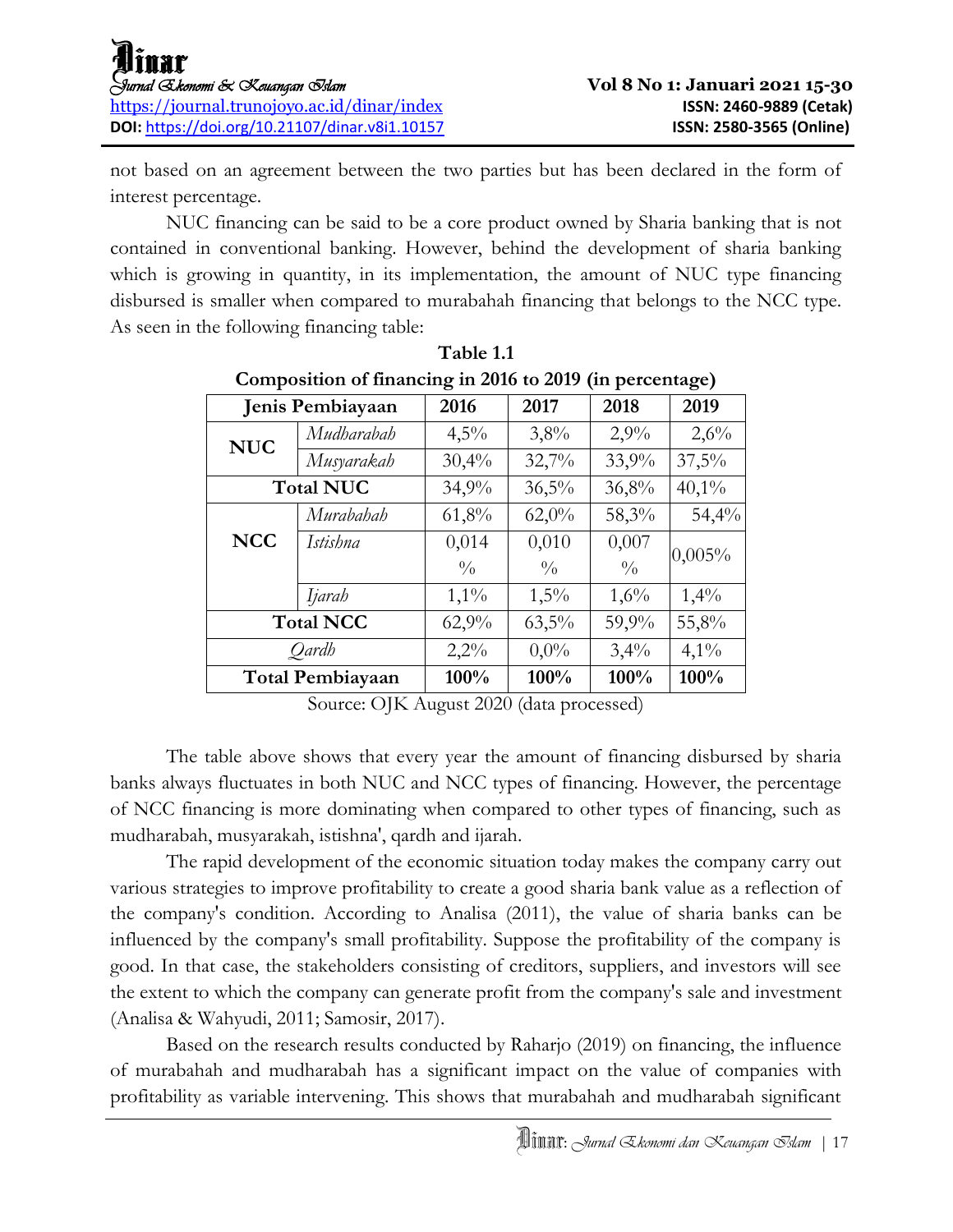impact on profitability and profitability and profitability the value of Sharia Commercial Banks in Indonesia. The study results also show that murabahah and mudharabah affect the value of companies with profitability as intervening variables(Raharjo & Wahyuni, 2019).

Dewi Research (2017) explains that profitability has a positive and significant effect on the value of sharia banks in the industrial sector of goods and consumption in the Indonesia Stock Exchange period 2012-2014(Dewi & Sudiartha, 2017). Prayoga (2020) also explained that research on mudharabah transactions does not affect the value of Sharia banks, while musyarakah and qardh transactions have a positive effect on the value of Sharia banks. Zakat does not moderate the influence of mudharabah, musyarakah and qardh transactions on the value of sharia banks. Social performance variables moderate the influence of mudharabah, musyarakah and qardh transactions on the value of Sharia banks(Prayoga et al., 2020).

In Raharjo's research in determining the value of the company using the value of the company's shares by calculating the variable value of murabahah and mudharabah. Meanwhile, Dewi's research in measuring the value of companies that are projected with PER (Profit equalization reserve) is a portion of gross income on mudharabah income set aside before being divided into mudharib. Research from Prayoga measuring instruments used to explain the company's value by using FCF measurement (Free Cash Flow) is a measurement of performance growth and health of the company.

In the previous study, there were still many who discussed the company's value as measured by the overall revenue and stability of the company but did not explain if the value of the company is seen from the risk of financing. Researchers are interested in researching the value of companies by using NPF (Non Performing Financing) variables with NCC and NUC as gauges because it includes all financing (mudharabah, musyarakah, murabahah, istishna and ijarah). The researchers aim to explain the extent of the influence of the NCC and NUC on the NPF.

### **REVIEW LITERATURE**

### **Financing**

Financing broadly means financing or spending, i.e., funding spent to support planned investments, whether done own or run by others. In a narrow sense, financing is used to define funding conducted by financing institutions, such as sharia bank customers(Andrianto & Firmansyah, 2019).

According to M. Syafi'i, Antonio explained that financing is one of the main tasks of the Bank, namely the provision of funds facilities and meeting the needs of the parties, which is a unit deficit(Andrianto & Firmansyah, 2019).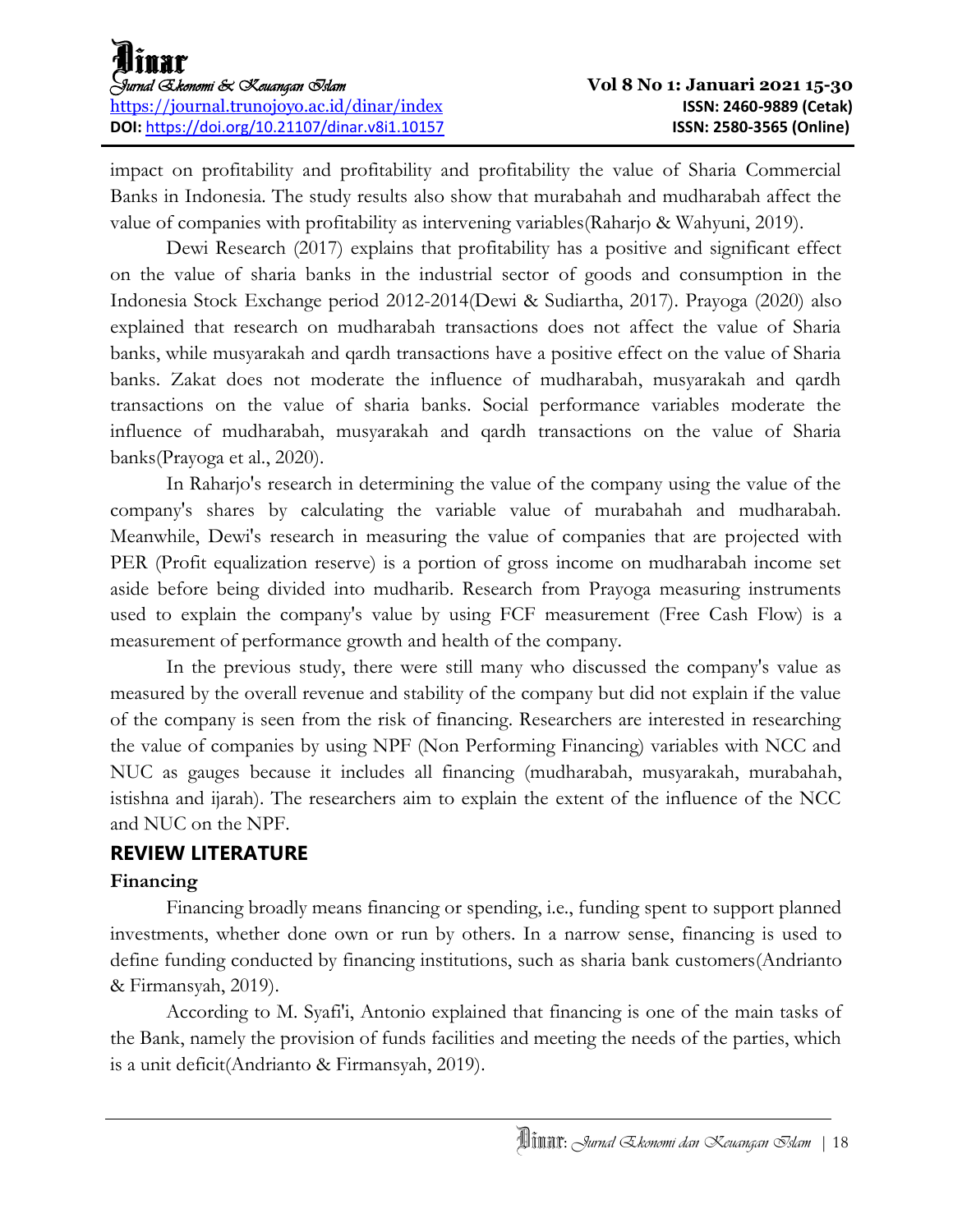Types of Sharia Bank Financing, first is Natural Uncertainty Contracts (NUC). Natural Uncertainty Contracts (NUC) is a contract or business contract in which there is no certainty of payment either in quantity or time (Hidayat, 2011). In the NUC, the transacting parties mix their assets (both real assets and financial assets) into one entity and then bear the risk together to make a profit. Here, profits and losses are borne together. Therefore, this contract does not provide certainty of income (return), both in terms of amount and time (Karim, 2004).

This investment contract does not offer a fixed and definite return. It's a revenuesharing form. Revenue sharing is a form of return from investment contracts, which are included in natural uncertainty contracts (NUC). In general, the principle of revenue sharing in Sharia banking can be done in four contracts, namely: Al-Musyarakah, Al-Mudharabah, Al-Muzara'ah, Al-Musaqah. But widely used in sharia banks are Al-Musyarakah and Al-Mudharabah (Antonio, 2001) in (Muhammad Lathief Ilhamy Nasution, 2018).

Second is Natural Certainty Contracts (NCC). According to Karim (Karim, 2004), Natural Certainty Contracts is a contract/contract in the business that provides certainty of payment, both in terms of the amount and time. This contract offers a fixed and definite return. The object of exchange (both goods and services) must also be determined at the beginning of the contract with certainty, quantity, quality, price, and delivery time.

Financing included in the NCC is a buying and selling (murabahah, salam, istishna') and rent (ijarah) and wages.

### **Profitability**

The ultimate goal that a company wants to achieve is the most important profit or profit, in addition to other things. by obtaining maximum profit as targeted, the company can do much for the welfare of owners, employees, as well as improve the quality of products and increase new investments. A profit ratio or profitability ratio is also known as a rentability ratio to measure a company's profit level. A profitability ratio is a ratio to assess the company's ability to make a profit. This ratio also provides a measure of the effectiveness of a company's management. This is indicated by the profit generated from sales and investment income. The point is that the use of this ratio indicates the efficiency of the company (Kasmir, 2014).

### **Value of sharia banks**

According to Harjito and Martono (2012) in Rafid (2017) revealed that there are three goals of the establishment of a company, the first to achieve maximum profit, the second prospers the owners of the company and the shareholders, and the latter is to maximize the value of the company. The value of a company can indicate the value of assets owned by a company, such as securities. Shares are wrong to make the value of sharia banks also high,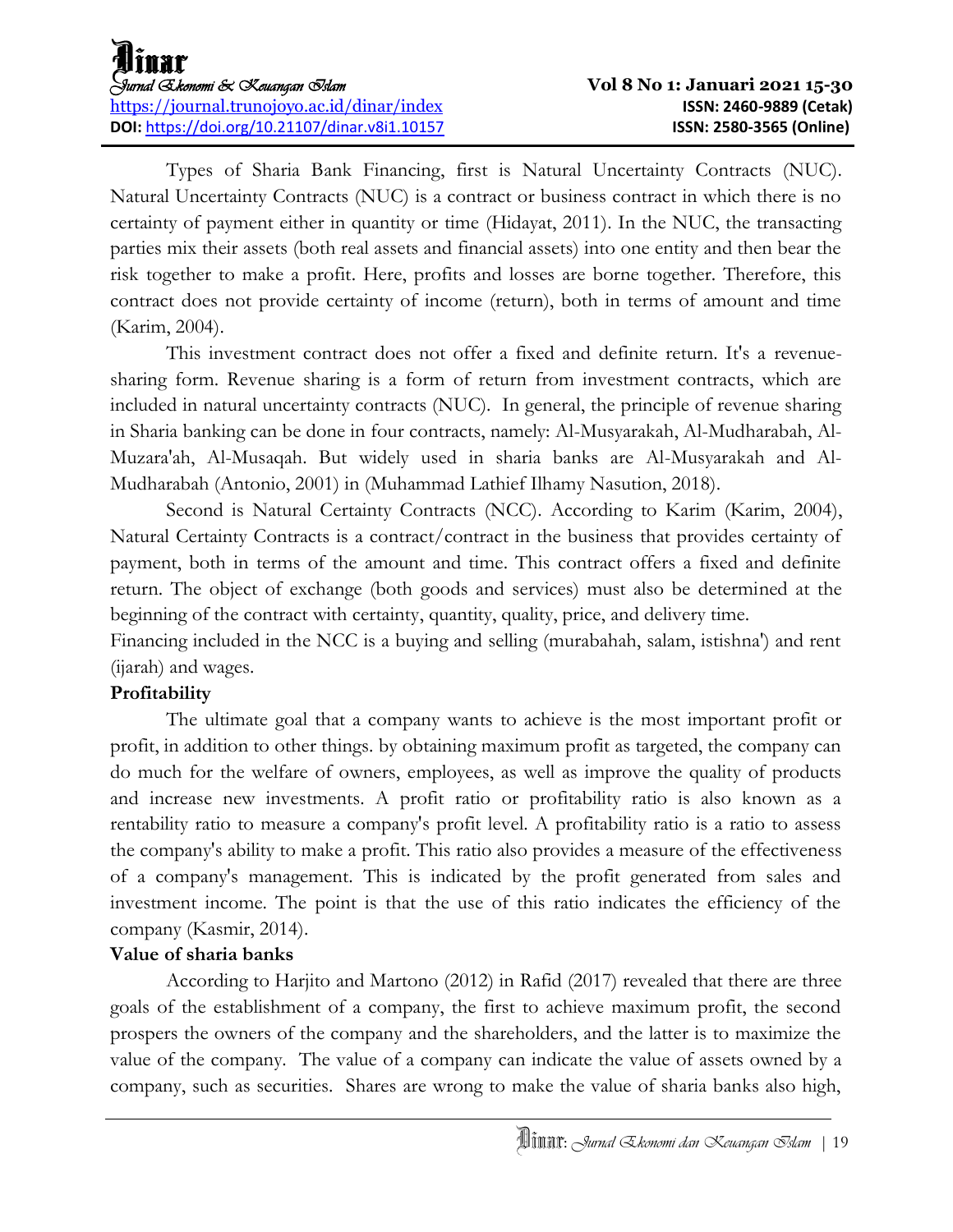and the share price is the price that occurs when stocks are traded on the market(Harjito & Martono, 2012; Rafid et al., 2017).

It is a price willing to be paid by prospective buyers if the company is sold. The higher the value of sharia banks, the greater the prosperity that will be received by the owner of the company. The company's main objective is to maximize the value of sharia banks.

The results of Slamet Raharjo's research (Raharjo & Wahyuni, 2019) show that murabahah and mudharabah have a significant effect on profitability, and mudharabah and profitability affect Sharia banks' value in Indonesia. The results of this study also showed that murabahah and mudharabah affect the value of sharia banks with profitability as intervening variables. This is according to Ade Dyah's research (2017), showing that together there is a significant influence between Mudharabah Financing, Musyarakah Financing, and Ijarah Lease Profitability Level. The increasing financing of Mudharabah, Musyarakah Financing, and Rent Ijarah, the higher the level of profitability (Dyah et al., 2017)

Dewi dan Sudiarta (2017) concluded that profitability had a positive and significant effect on the value of sharia banks in the industrial sector of goods and consumption in the Indonesia Stock Exchange period 2012-2014. The size of the company has a positive and insignificant effect on the value of sharia banks in the consumer goods industry sector on the Indonesia Stock Exchange for the period 2012-2014. Asset growth has a negative and insignificant effect on the value of sharia banks in the consumer goods industry sector on the Indonesia Stock Exchange for the period 2012-2014 (Dewi & Sudiartha, 2017).

Cepi Juniar Prayoga (2020) The results of this study show that mudharabah transactions have no effect on the value of Sharia banks, while musyarakah and qardh transactions positively affect the value of Sharia banks. Zakat does not moderate the influence of mudharabah, musyarakah, and qardh transactions on the value of sharia banks. Social performance variables moderate the influence of mudharabah, musyarakah, and qardh transactions on Sharia banks' value (Prayoga et al., 2020).

### **RESEARCH METHODS**

This type of research is correlational research. The approach of research conducted is a quantitative approach. The data used is secondary data in the form of the annual report obtained from the OJK website. The population that became the object of this study is Sharia Banks registered in BI as many as 11 Sharia banks during 2016-2019.

### **Variable explanation**

### **Value of sharia banks**

This study measured the value of Sharia bank companies using NPF. Non-Performing Financing (NPF) is one of the indicators in assessing the performance of Sharia banks. The high NPF level indicates the low performance of sharia banks due to many problematic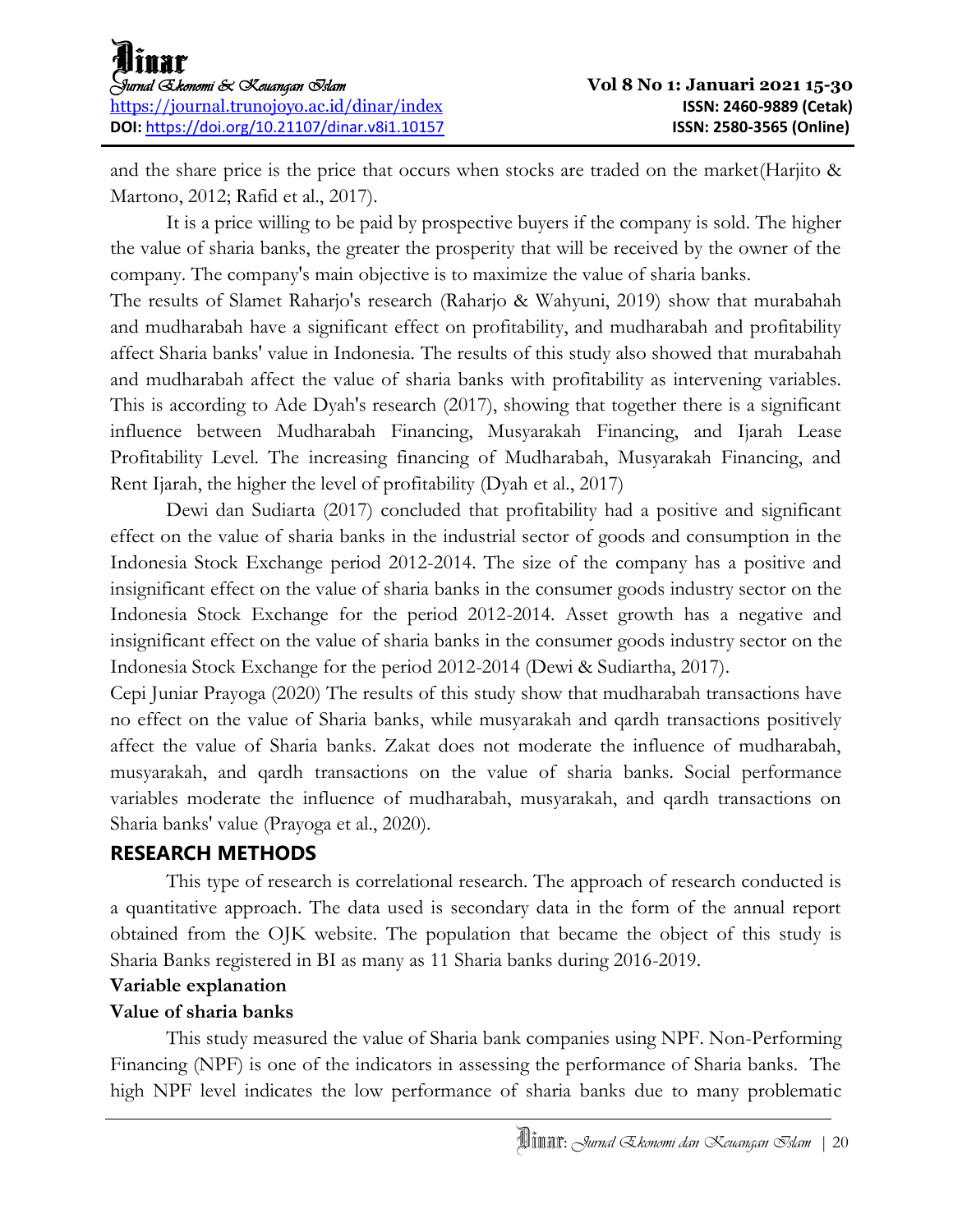financing. Yulianto and Solikhah, in wulandari (2020), stated that if a bank's NPF ratio increases, there will be a decrease in the number of deposits that can be collected from customers (Kuswahariani et al., 2020; Yulianto & Solikhah, 2016).

The risk of financing distribution can be measured by the ratio of Non-Performing Financing (NPF). The NPF measures the Bank's ability to maintain the risk of defaulting on creditors' returns. The higher this ratio indicates that the Bank is unprofessional in its financing management (Riyadi, 2006). The level of health financing (NPF) contributes to the achievement of bank profits, so it can be concluded that the relationship between NPF and ROA is negative.

### **Hypothesis Development**

Natural Uncertainty Contract financing is a contract that is done by not agreeing on the nominal profit to be received but agrees on the ratio of profit sharing received so that there is no certainty of nominal value to be received because it depends on the profit of the business. The results of Dian Anggraini's research (2019) show that NUC Financing has an insignificant effect on the profitability of Sharia Commercial Banks in Indonesia from October 2014 to March 2018 (Anggraini et al., 2019). This is relevant to the results of Muhammad Idris's research (2019), resulting in that the Variable Natural Uncertainty Contract (NUC) has a significant negative effect on profitability as measured by Return On Asset (Idris, 2019). Based on the description above, it can be formulated research hypothesis as follows:

H1: Natural Uncertainty Contract (NUC) affects profitability

NUC financing is a core product of Sharia banking that is not owned by conventional banks because it uses a revenue-sharing system. Renanda Rosita Wibowo (2019) partial composition of NCC financing insignificant to Return On Assets (ROA) at PT Bank Muamalat Indonesia for the period 2012-2016 (Wibowo & Filianti, 2019). This is relevant to the results of Muhammad Idris's research (2019), resulting in that The Variable Natural Certainty Contract (NCC) has a significant positive effect on profitability as measured by Return On Asset (ROA) (Idris, 2019). it can be formulated research hypothesis as follows:

H2: Natural Certainty Contract (NCC) affects profitability

Profitability is the ability of the company to profit. The profit obtained by the company comes from the sale made by the company and investment policy by the company. Good profitability is demonstrated by the high profitability of the company. High profitability can be demonstrated by the company's good prospects so that investors will respond positively and the value of sharia banks will increase. The results of Dewa's research (2017) showed that profitability has a positive and significant effect on the Value of Sharia banks in Consumer Goods Industry Companies Registered in IDX for the period 2012-2014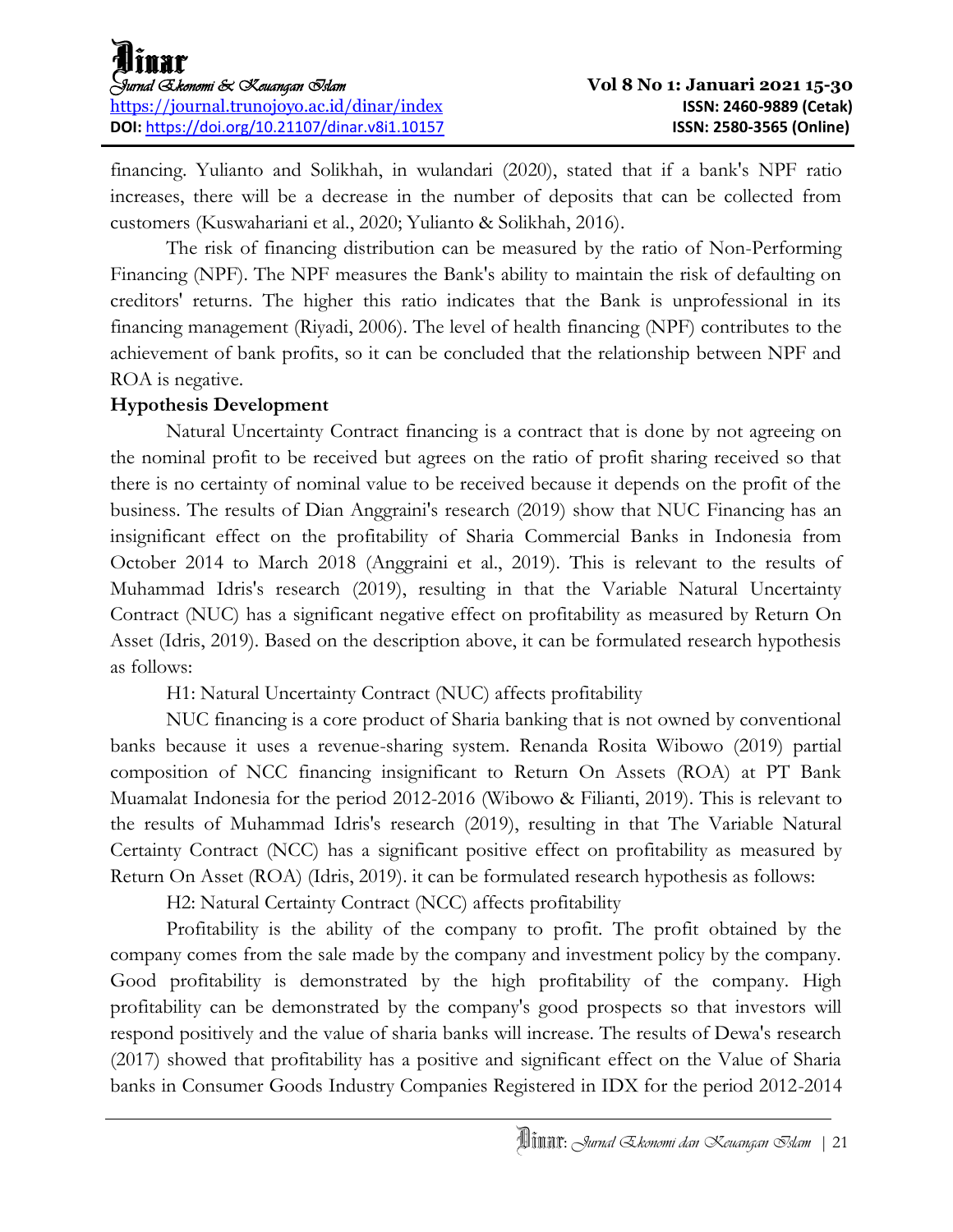(Dewi & Sudiartha, 2017). This is relevant to the research of Yana Setiana (2018) ROA has a positive and significant effect on the Value of Sharia banks Based on the description above (Setiana, 2018), it can be formulated research hypothesis as follows:

H3: Profitability Affects the value of sharia banks

Mudharabah and musyarakah are forms of funding decisions made by banking companies. Slamet and Salamah (2019) stated that the mudharabah decision had a significant effect on the value of Sharia banks of Sharia Commercial Banks. This result is caused by Mudharabah as a form of a funding decision made by banking companies (Raharjo & Wahyuni, 2019). This is in line with the results of Cepi Junior's research (2020) stated that mudharabah transactions have no effect on the value of Sharia banks, while musyarakah and qardh transactions have a positive effect on the value of Sharia banks. Based on the description above (Prayoga et al., 2020), it can be formulated research hypothesis as follows:

H4: Natural Uncertainty Contract (NUC) affects the value of sharia banks

Murabahah is a contract for ordinary trading; The selling price consists of the purchase price plus a margin with a certain percentage, mark-up or cost-plus, as the seller's profit. This can be interpreted as murabahah is a form of funding to other parties. Increased funding through debt is one alternative to reducing agency costs. Debt can control managers to reduce perquisites, and company performance becomes more efficient so that the company's investor assessment will increase. Purnama Putra (2018) found evidence that Murabaha's funding decision, ijarah, positively affected the value of sharia banks. Based on the description above (Putra, 2018), it can be formulated research hypothesis as follows:

H5: Natural Certainty Contract (NCC) affects sharia bank value

Mudharabah and Musyarakah are cooperation between fund owners or investors with fund managers to conduct certain businesses with profit-sharing based on ratios. The results of Soenarto's research (2018) showed that mudharabah financing has a negative relationship to profitability. This is likely due to losses incurred from the business's run. Considering that any increase in financing in Sharia banks will increase the risk of financing because financing products are included in natural uncertainty contracts, the financing will bring uncertainty in generating profit or profit from the funds that the Bank has channeled to finance projects that have been agreed between the Bank and customers (Soenarto, 2018). The results of Astuti and Hotima's research (2016) showed profitability is able to be an intervening variable on the influence of liquidity on the capital structure (Astuti & Hotima, 2016). Although Astuti and Hotima's research (2016) concept is different, the results show that profitability qualifies to be an intervening variable. Based on the description above, it can be formulated research hypothesis as follows: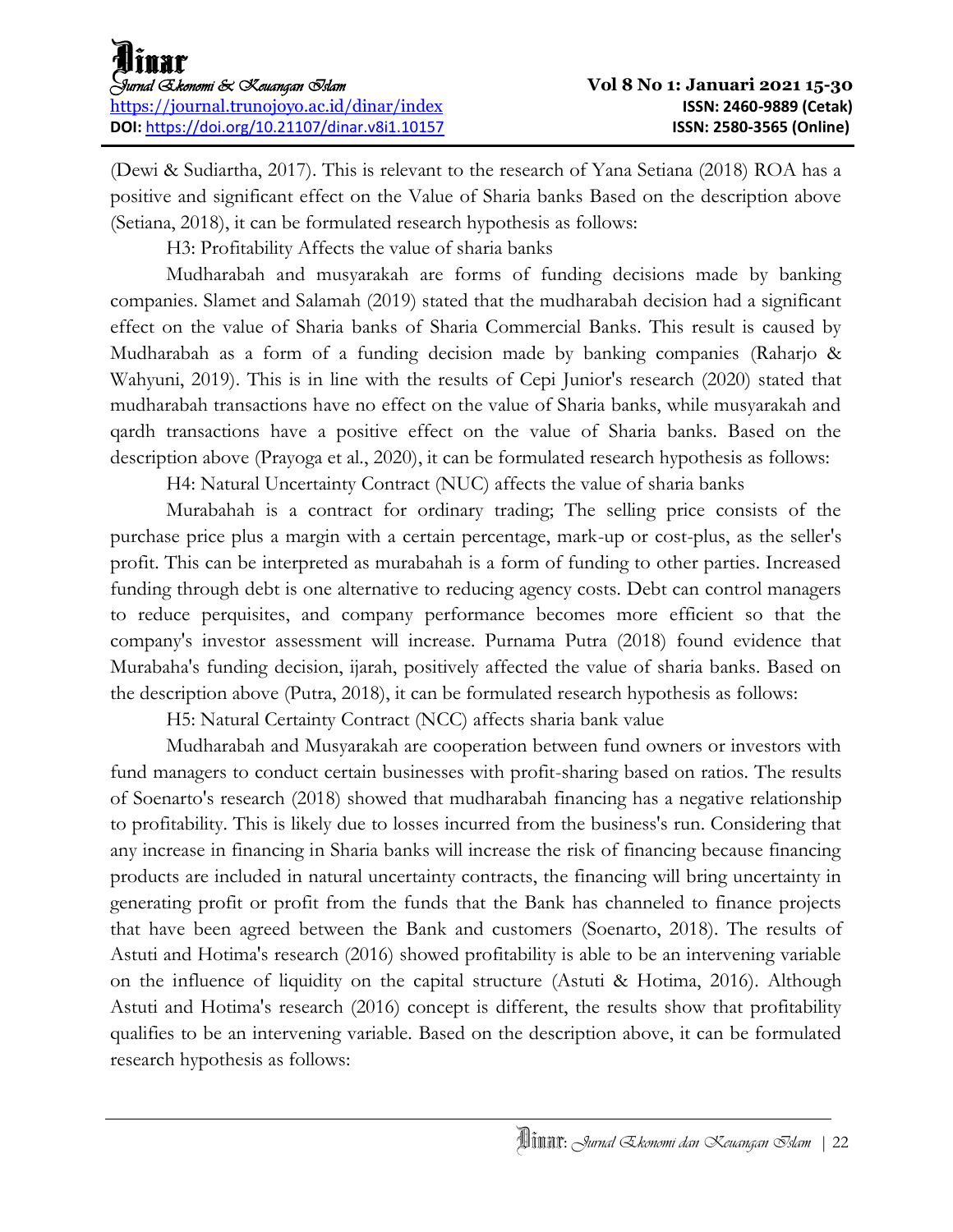H6: Natural Uncertainty Contract (NUC) affects the value of sharia banks with profitability as variable intervening.

Murabahah according to Djamil (2012) is a trade at the base price plus known profit. The higher the problematic financing in the murabahah agreement will lower the level of profitability (Djamil, 2012). This is supported by research conducted by Slamet and Salamah (2019) murabahah financing has a significant effect on the value of Sharia banks of Sharia Commercial Banks with profitability as intervening variables (Raharjo & Wahyuni, 2019). This is supported by research conducted by Fahrul, et al (2012) stated that the risk of murabahah financing affects the profitability of Sharia banks (Fahrul et al., 2012). The results of Andrian's research (2012) show that there is an influence of mediation so that profitability mediates the relationship between the capital structure and the value of sharia banks (Gamal, 2000). This indicates that profitability becomes a variable intervening relationship between the capital structure and the value of sharia banks, the research hypothesis can be formulated as follows:

H7: Natural Certainty Contract (NCC) affects the value of sharia banks with profitability as variable intervening.





Figure 1 is a frame of mind that explains that the concept of sharia in the Islamic banking system is very detailed applied in the financing system because financing is very vulnerable to usury practices, so the form of sharia bank financing that is familiar to the public is murabahah and mudharabah financing.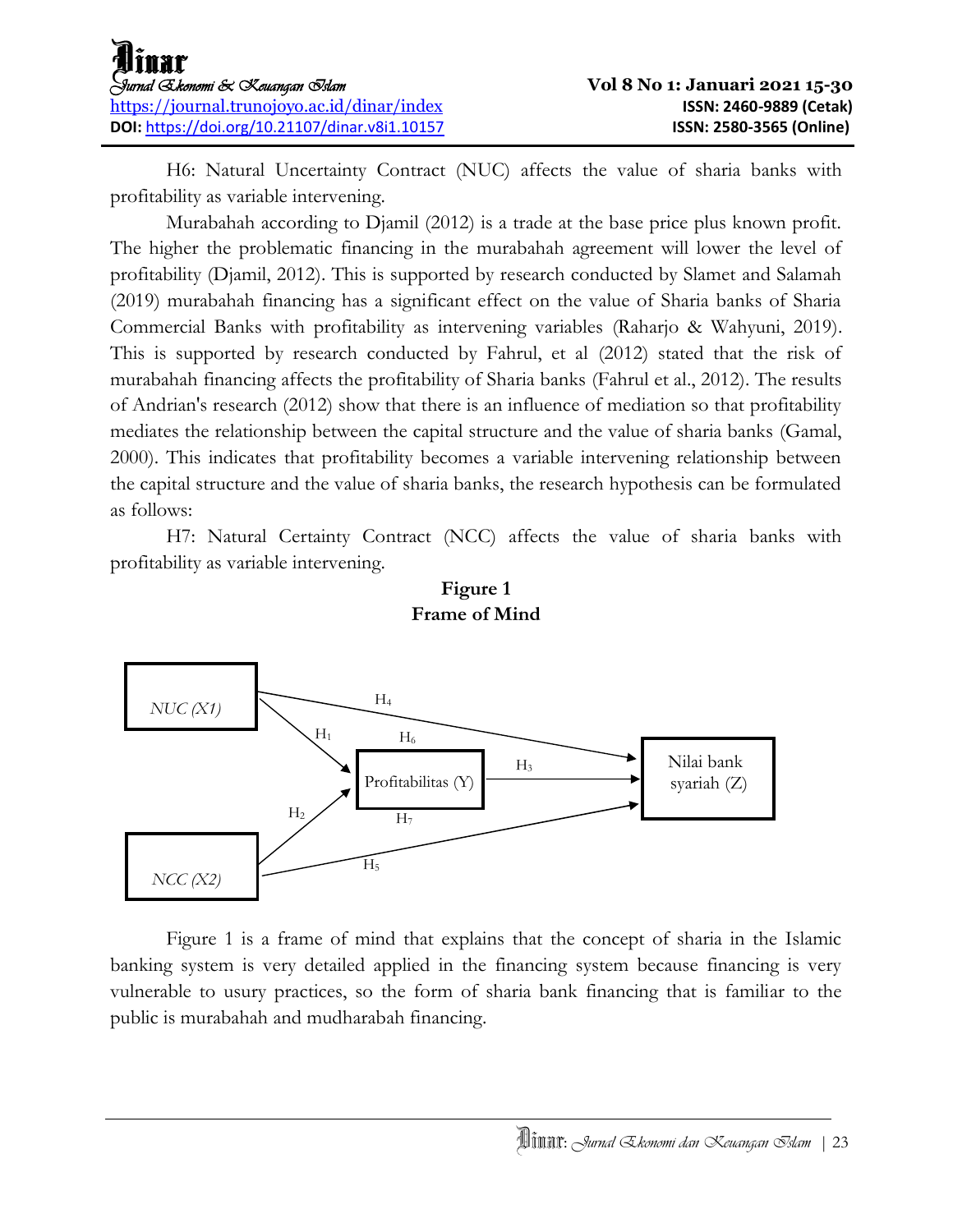### **ANALYSIS AND DISCUSSION**

The results of data analysis on the influence of NUC and NCC financing on sharia bank value of Sharia Commercial Banks in 2016-2019 with profitability as intervening variables obtained the following results:

Table 1

| Path Analysis Phase I<br>Coefficients <sup>a</sup> |                                                                |             |            |      |          |      |  |  |  |
|----------------------------------------------------|----------------------------------------------------------------|-------------|------------|------|----------|------|--|--|--|
|                                                    | Standardized<br>Unstandardized<br>Coefficients<br>Coefficients |             |            |      |          | Sig. |  |  |  |
| Model                                              |                                                                | в           | Std. Error | Beta |          |      |  |  |  |
|                                                    | (Constant)                                                     | $-7101.349$ | 1226.588   |      | $-5.790$ | .000 |  |  |  |
|                                                    | NUC                                                            | .131        | .019       | .840 | 6.982    | .000 |  |  |  |
|                                                    | NCC                                                            | .011        | .018       | .074 | .613     | .543 |  |  |  |

a. Dependent Variable: Profit

| Model Summary |      |                                                      |        |           |                 |          |     |     |               |  |
|---------------|------|------------------------------------------------------|--------|-----------|-----------------|----------|-----|-----|---------------|--|
|               |      | Change Statistics<br>Adiusted R<br>Std. Error of the |        |           |                 |          |     |     |               |  |
| Model         |      | R Square                                             | Square | Estimate  | R Square Change | F Change | df1 | df2 | Sig. F Change |  |
|               | 903ª | .815                                                 | .807   | 635.77432 | 815             | 99.424   |     | 45  | .000          |  |

a. Predictors: (Constant), NCC, NUC

The model I Path Coefficient: Refers to the Model I Regression output in the Coefficients table section, it can be known that the significance values of both variables are  $X1$  (NUC) = 0.000 and  $X2$  (NCC) = 0.543 greater than 0.05. This result concludes that The Regression of Model I, i.e., variable X1 (NUC), has a significant effect on Y (profitability), but X2 (NCC) has no effect on Y (Profitability). The amount of R2 or R Square value contained in the Model Summary table is 0.815, and this indicates that the contribution or contribution of X1 and X2 influence to Y is  $81.5\%$ , while the remaining  $18.5\%$  is a contribution from other variables not included in the study. Meanwhile, for e1 value can be searched with formula e1 =  $\sqrt{(1-0.815)}$  = 0.185.

Furthermore, in the path analysis phase, II will be analyzed the influence of murabahah and mudharabah on the value of sharia banks with profitability as intervening variables.

### **Table 2 Path Analysis Phase II coefficients <sup>a</sup>**

|       | Unstandardized<br>Coefficients |               | Standardized<br>Coefficients | Sig. |
|-------|--------------------------------|---------------|------------------------------|------|
| Model |                                | Std.<br>Error | Beta                         |      |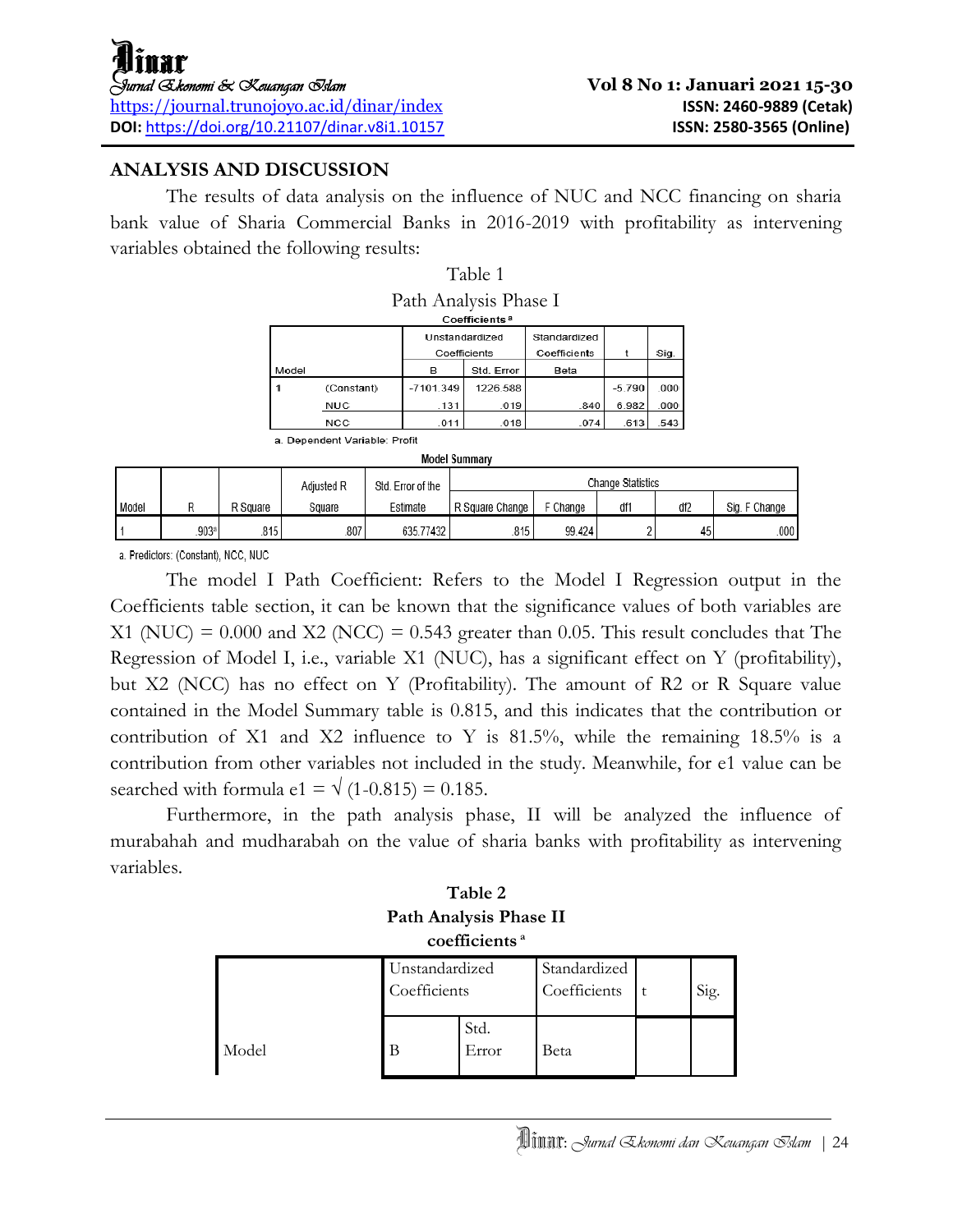<https://journal.trunojoyo.ac.id/dinar/index> **ISSN: 2460-9889 (Cetak) DOI:** <https://doi.org/10.21107/dinar.v8i1.10157> **ISSN: 2580-3565 (Online)** 

# *Jurnal Ekonomi & Keuangan Islam* **Vol 8 No 1: Januari 2021 15-30**

| (Constant) | 7053.528 | 1480.717 |         | 4.764    | .000 |
|------------|----------|----------|---------|----------|------|
| <b>NUC</b> | $-.005$  | .025     | $-.055$ | $-.195$  | .846 |
| NCC        | .026     | .017     | .301    | 1.538    | .131 |
| Profit     | $-.503$  | .136     | $-.891$ | $-3.690$ | .001 |

a. Dependent Variable: NPF

| Model Summary |      |          |            |                   |                          |          |     |     |               |
|---------------|------|----------|------------|-------------------|--------------------------|----------|-----|-----|---------------|
|               |      |          | Adjusted R | Std. Error of the | <b>Change Statistics</b> |          |     |     |               |
| Model         |      | R Square | Square     | Estimate          | R Square Change          | F Change | df* | df2 | Sig. F Change |
|               | 726ª | .527     | .494       | 581.02752         | .527                     | 16.323   |     | 44  | 000.          |

a. Predictors: (Constant), Profit, NCC, NUC

Model II Path Coefficient: Based on the Model II Regression output in the Coefficients table, it is known that the significance values of the three variables are X1 (NUC) = 0.131, X2 (NCC) = 0.845, and  $Y = 0.001$ , only variable Y has a signification value smaller than 0.05. These results conclude that the Regression of Model II, i.e., variable X1, X2 has no influence on Z (sharia bank value), and Y has a significant effect on Z (sharia bank value). The magnitude of the R2 or R Square value contained in the Model Summary table is 0.527. This indicates that the contribution of X1, X2, and Y to Z is 52.7%, while the remaining 47.3% is the contribution of other variables that are not studied. As for the value  $e2 = \sqrt{(1-0.527)} = 0.473$ . Thus obtained the diagram of the path model structure II as follows:



### **Effect of Natural Uncertainty Contract (NUC) on Profitability**

The influence of NUC on profitability in Sharia Commercial Banks in 2016-2019 obtained the amount of t-hitung value  $= 6,982$  with  $p= 0.000$ . The calculation result shows that  $p \leq 0.05$ , so that H1 is accepted, meaning that nuc financing directly has a significant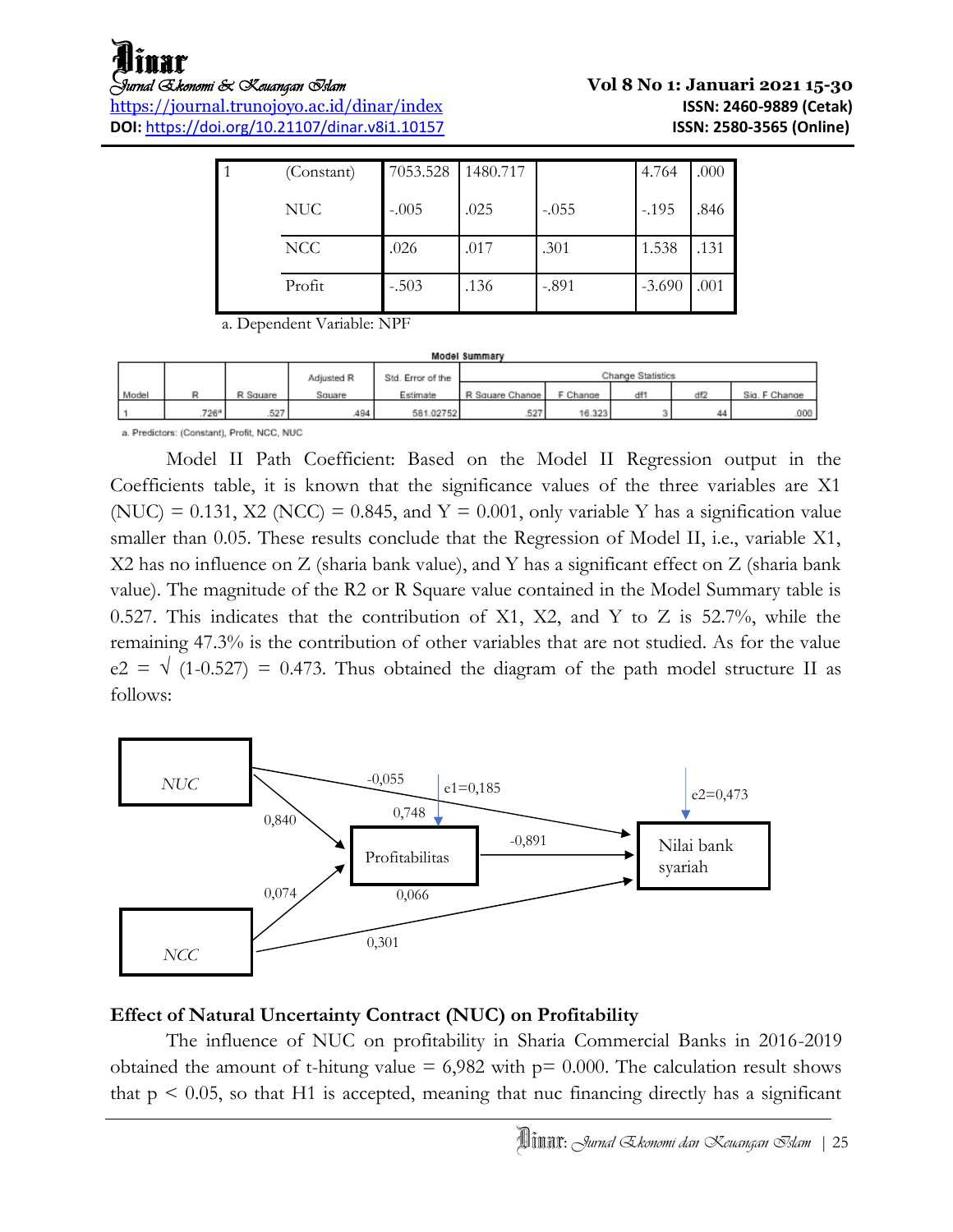impact on the profitability of Sharia Commercial Banks. This is because the Bank's revenue in this NUC financing is in the form of profit-sharing with a mutually agreed ratio (portion) so that banks and customers can want profit-sharing in the form of revenue sharing. This study's results are inconsistent with the results of Dian Anggraini's research (2019), showing that NUC Financing has an insignificant effect on the profitability of Sharia Commercial Banks in Indonesia in the period October 2014 March 2018. The unsupported NUC variable on profitability is also irrelevant to the results of Muhammad Idris's research (2018), resulting in that the Variable Natural Uncertainty Contract (NUC) has a significant negative effect on profitability as measured by Return On Asset.

### **Effect of Natural Certainty Contract (NCC) on Profitability**

The effect of NCC on profitability in Sharia Commercial Banks in 2016-2019 was obtained by the amount of t-hitung  $= 0.613$  with  $p = 0.543$ . The calculation result shows that p > 0.05, so H2 is rejected, meaning that directly NCC financing has no significant effect on the profitability of Sharia Commercial Banks. This is because NCC is a sale and purchase of goods carried out by the seller by providing information to the buyer about the price of the product before the addition of profit that has been determined by the previous seller. The results of this study are consistent with the research of Renanda Rosita Wibowo (2019). The composition of NCC financing is partially insignificant to the Return On Assets (ROA) at PT Bank Muamalat Indonesia for the period 2012-2016. This is not relevant to the results of Muhammad Idris's research (2018), resulting in that The Variable Natural Certainty Contract (NCC) has a significant positive effect on profitability as measured by Return On Asset (ROA).

### **Effect of Profitability on The Value of Sharia Banks**

The effect of profitability on the value of Sharia banks in Sharia Commercial Banks in 2016-2019 obtained the amount of t-hitung value  $=$  -3,690 with  $p=$  0.001. The calculation result shows that  $p \le 0.05$ , so that H3 is accepted, meaning that profitability has a significant effect on the value of Sharia banks of Sharia Commercial Banks. However, by looking at the regression coefficient  $(-0.503)$ , this means that if the variable profitability rises by  $1\%$ , then the value of sharia banks decreases by 0.503, this indicates a negative relationship between profitability to the value of sharia banks (using NPF value), it is due to the profitability is the ability of the company to profit. The profit obtained by the company comes from the sale made by the company and investment policy by the company. Good profitability is demonstrated by the high profitability of the company. High profitability can be demonstrated by the company's good prospects so that investors will respond positively and the value of sharia banks will increase. The results of this study are supported by the results of Dewa's research (2017), showing that profitability has a positive and significant effect on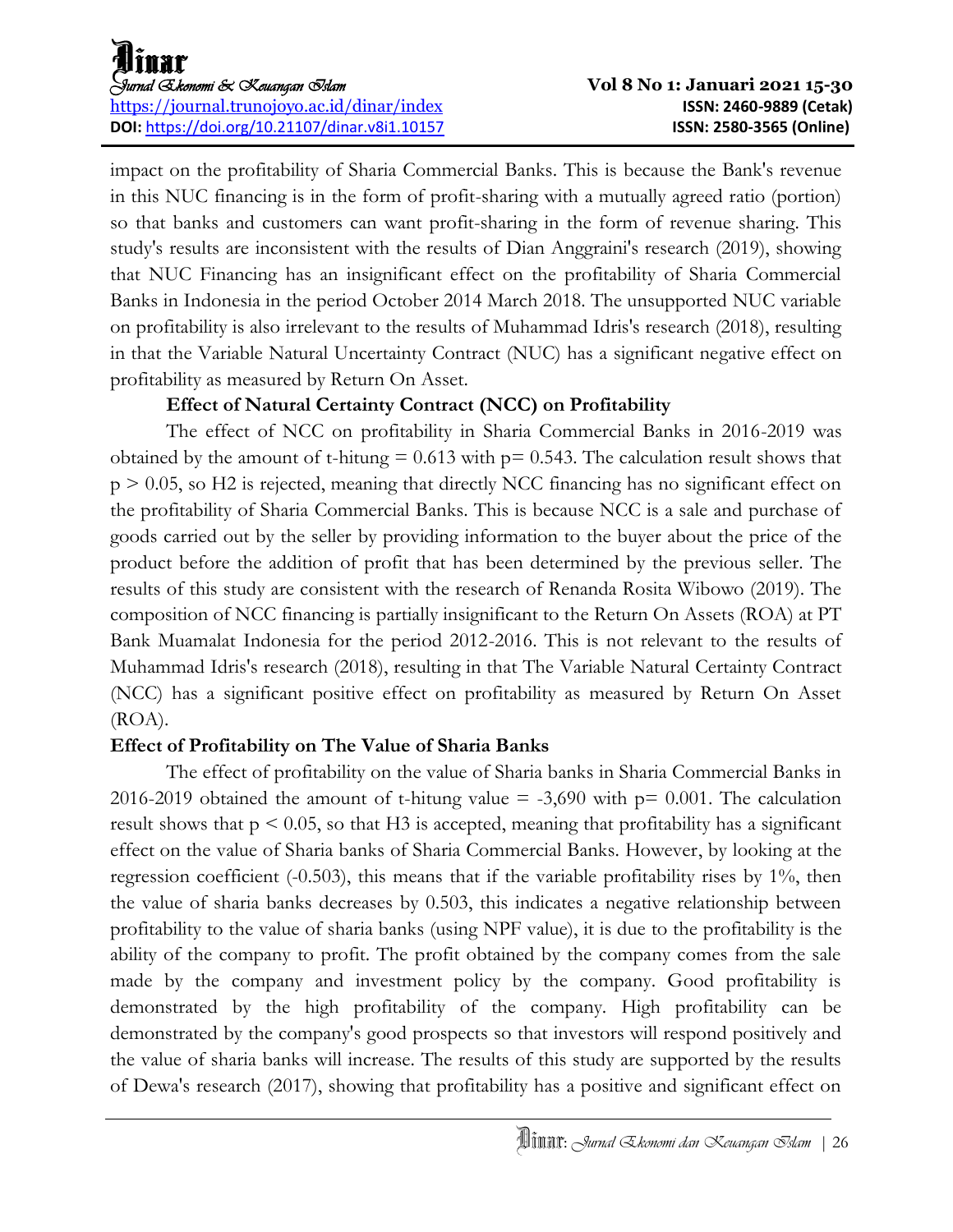the Value of Sharia banks in Consumer Goods Industry Companies Registered in IDX for the period 2012-2014.

### **Effect of Natural Uncertainty Contract (NUC) on Sharia bank value**

The influence of NUC on sharia bank value in Sharia Commercial Banks in 2016- 2019 obtained t-hitung value 0.195 with  $p=$  0.846. The calculation result indicates that p>0.05, so that H4 is rejected, meaning that indirectly NUC has no significant effect on the value of sharia banks of Sharia Commercial Banks. This result is due to NUC is a form of a funding decision made by banking companies. Optimal funding decisions will theoretically lead to increased prosperity/feasibility of shareholders. This study is relevant to research (2020) stated that mudharabah transactions have no effect on the value of Sharia banks, while musyarakah and qardh transactions have a positive effect on the value of sharia banks.

### **Effect of Natural Certainty Contract (NCC) on Sharia Bank Value**

The effect of NCC on sharia bank value in Sharia Commercial Bank in 2016-2019 obtained t-hitung value = 1,538 with  $p= 0.131$ . The calculation result indicates that  $p > 0.05$ , so H5 is rejected, means that indirectly NCC has no significant effect on the value of Sharia banks of Sharia Commercial Banks. This is because, in relation to banks, NCC transactions must be related to buying and selling activities. The Bank can buy the goods needed by its customers by paying cash to the seller. This research is inconsistent with Purnama Putra's research (2018), finding evidence that Murabaha funding decisions, ijarah, positively affect Sharia banks' value.

### **Effect of Natural Uncertainty Contract (NUC) on Sharia Bank Value with Profitability as Intervening Variable**

Analysis of the Influence of NUC through Profitability on sharia bank value: it is known that the direct influence given by NUC on sharia bank value is -0.055. While the indirect influence of NUC through profitability on sharia bank value is the multiplication between the beta value of NUC to profitability and the beta value of profitability to the value of sharia banks, namely:  $0.840 \times (-0.891) = -0.748$ . Therefore, the total influence given by NUC on sharia bank value is direct influence coupled with indirect influence, namely: -0.055 + (-0.748)= -0.803. Based on the above calculations, it is known that the value of direct influence is -0.055 and indirect influence is -0.803, which means that the value of indirect influence is smaller than the value of direct influence. This result shows that indirectly NUC through profitability has a negative influence on the value of sharia banks.

From these results, H6 was rejected, meaning that NUC financing had no significant effect on the value of Sharia banks of Sharia Commercial Banks with profitability as intervening variables. Murabahah, according to Djamil (2012), is a trade at the base price plus known profit. The higher the problematic financing in the murabahah agreement, will lower the level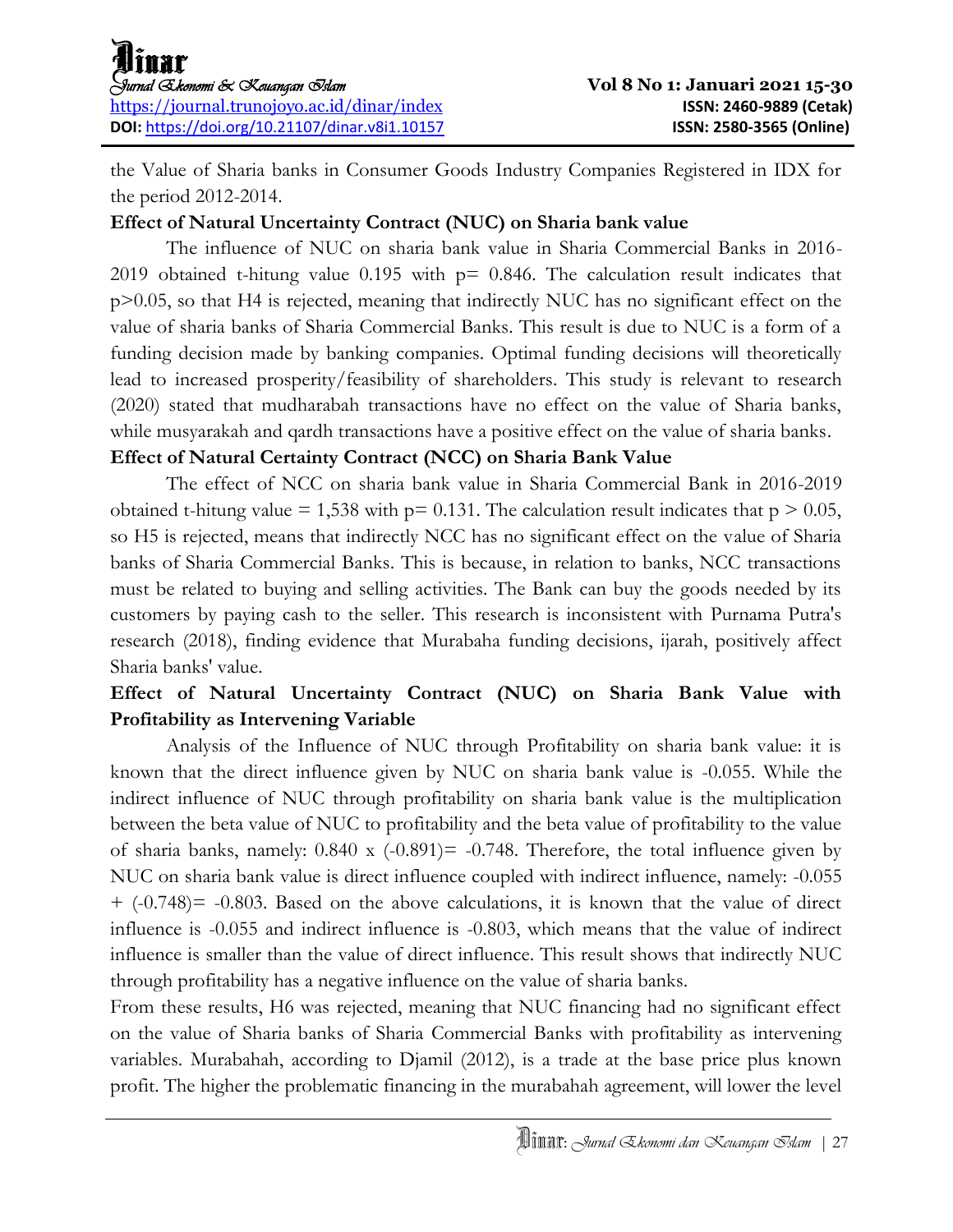of profitability. This is supported by research conducted by Fahrul et al. (2012) stated that the risk of murabahah financing affects the profitability of Sharia banks. The results of Andrian's research (2012) show that there is an influence of mediation so that profitability mediates the relationship between the capital structure and the value of sharia banks. This indicates that profitability becomes a variable intervening relationship between the capital structure and the value of sharia banks.

### **Effect of Natural Certainty Contract (NCC) on Sharia Bank Value with Profitability as Intervening Variable**

Analysis of the Influence of NCC through Profitability on the value of sharia banks: it is known that the direct influence of NCC on the value of sharia banks is 0.301. While the indirect influence of NCC through profitability on sharia bank value is the multiplication between the beta value of NCC to profitability and the beta value of profitability to the value of sharia banks, namely:  $0.074 \times (-0.891) = -0.066$ . Therefore, the total influence given by NCC on sharia bank value is direct influence coupled with indirect influence, namely: 0.301 + (-0.066)= 0.235. Based on the above calculations, it is known that the value of direct influence is -0.055 and indirect influence is 0.235, which means that the value of indirect influence is greater than the value of direct influence. This result shows that indirectly NCC through profitability has a significant influence on the value of sharia banks.

So that H7 is accepted, meaning that NCC financing has a significant effect on the value of sharia banks of Sharia Commercial Banks with profitability as intervening variables. This is because any increase in financing in Sharia banks will increase the risk of financing because the financing product is included in the natural uncertainty contracts, the financing will bring uncertainty in generating profit or profit from the funds that have been channeled by the Bank to finance the project that has been agreed between the Bank and the customer. The results of this study are supported by Astuti and Hotima's research (2016), showing profitability is able to be variable intervening on the influence of liquidity on the capital structure.

### **CONCLUSION**

The application of Sharia-based banking activities is very detailed in its application, especially in financing products. This is because financing in banking is very easy to come into contact with usury practices so that forms of financing in Sharia banks that are well known to the public are grouped in Natural Uncertainty Contract (NUC) and Natural Certainty Contract (NCC). The results of this study show that nuc has a significant effect on profitability, but has no significant effect on the value of sharia banks. In contrast to the NCC results that have absolutely no significant effect on the profitability and value of sharia banks. This study also provides information that NUC has no effect on the value of sharia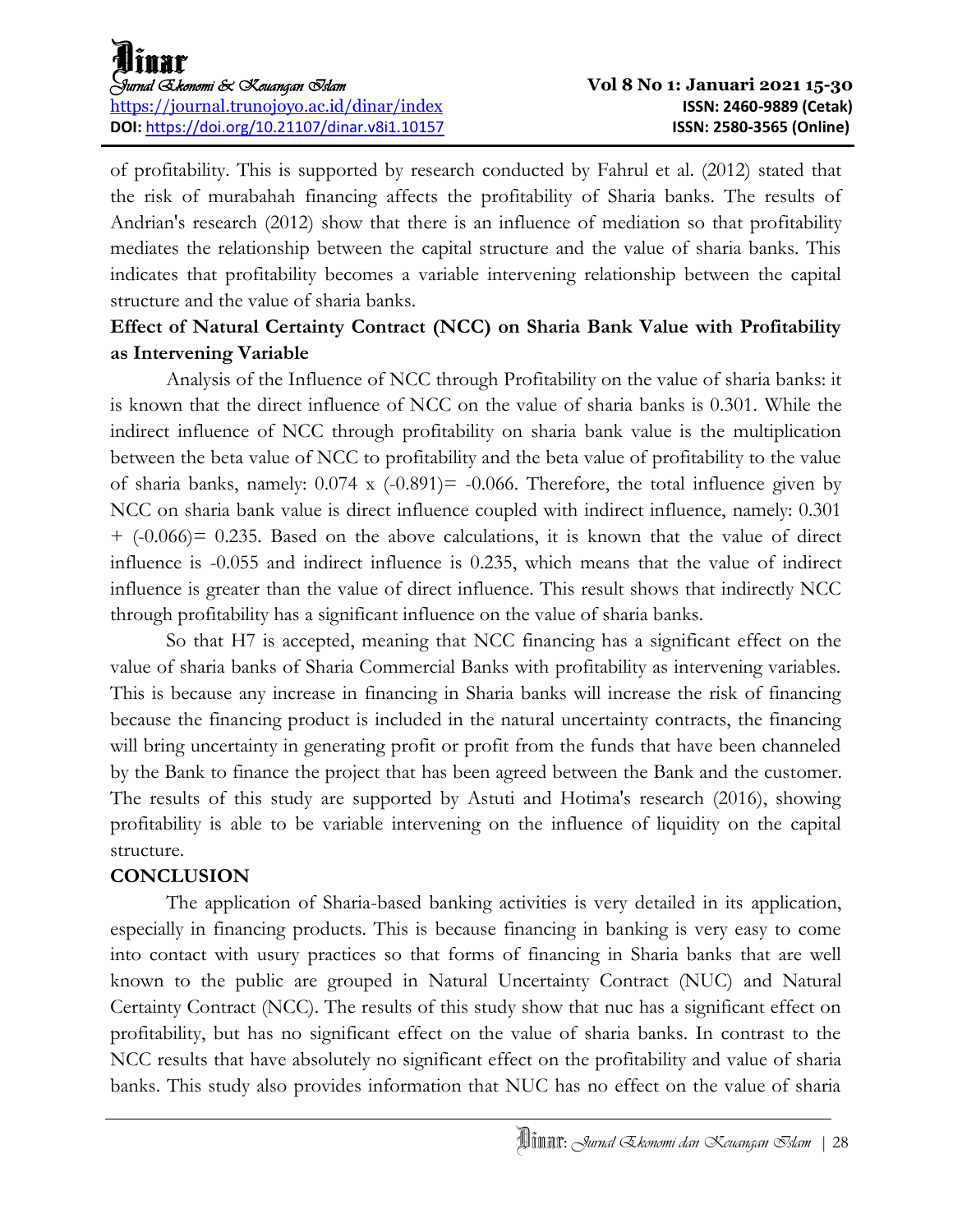banks with profitability as variable intervening, in contrast to NCC, which affects the value of Sharia banks with profitability as variable intervening.

### **Reference**

- Analisa, Y., & Wahyudi, S. (2011). *pengaruh ukuran perusahaan, leverage, profitabilitas dan kebijakan dividen terhadap nilai perusahaan (studi pada perusahaan manufaktur yang terdaftar di bursa efek indonesia tahun 2006-2008)*. Universitas Diponegoro.
- Andrianto, & Firmansyah, M. A. (2019). Buku manajemen bank syariah. In *Cv. Penerbit Qiara Media* (Issue September).
- Anggraini, D., Mawardi, I., & Financing, N. P. (2019). Analisis Faktor-Faktor Yang Mempengaruhi Profitabilitas Bank Umum Syariah Di Indonesia. *Jurnal Ekonomi Syariah Teori Dan Terapan*, *6*(8), 1607–1619.

Antonio, M. S. (2001). *Bank Syariah: dari teori ke praktik*. Gema Insani.

- Astuti, D. D., & Hotima, C. (2016). Variabel Yang Mempengaruhi Struktur Modal Dengan Profitabilitas Sebagai Variabel Intervening (Studi Pada Industri Manufaktur Di Bursa Efek Indonesia). *Dinamika Global : Rebranding Keunggulan Kompetitif Berbasis Kearifan Lokal*, 398–411.
- Dewi, D., & Sudiartha, G. (2017). Pengaruh Profitabilitas, Ukuran Perusahaan, Dan Pertumbuhan Aset Terhadap Struktur Modal Dan Nilai Perusahaan. *E-Jurnal Manajemen Universitas Udayana*, *6*(4), 242635.
- Djamil, F. (2012). *Penerapan Hukum Perjanjian dalam Transaksi di Lembaga Keuangan Syariah*. Sinar Grafika.
- Dyah, A., Martika, L. D., & Rahmawati, T. (2017). Pengaruh Pembiayaan Mudharabah, Pembiayaan Musyarakah Dan Sewa Ijarah Terhadap Profitabilitas. *Jurnal Riset Keuangan Dan Akuntansi (JRKA)*, *3*(1), 53–68.
- Fahrul, F., Arfan, M., & Darwanis. (2012). Pengaruh Tingkat Risiko Pembiayaan Musyarakah Dan Pembiayaan Murabahah Terhadap Tingkat Profitabilitas Bank Syariah (Studi Pada Bank Aceh Syariah Cabang Banda Aceh). *Jurnal Akuntansi Fakultas Ekonomi Unsyiah*.

Gamal, S. (2000). *Dasar-dasar Pariwisata*. Penerbit Andi.

Harjito, A., & Martono. (2012). *Manajemen Keuangan* (Kedua). Ekonisia.

Hidayat, T. (2011). *Buku Pintar Investasi Syariah*. Mediakita.

Idris, M. (2019). *Pengaruh Pembiayaan Natural Uncertainty Contract (NUC), Natural Certainty Contract (NCC), Dan Non Performing Financing (NPF) Terhadap Profitabilitas Bank Umum Syariah Di Indonesia (Periode 2016-2018)*. UIN Raden Fatah.

Bunga (interest/fa'idah), (2004).

Karim, A. A. (2004). *Bank Islam Analisis Fiqih dan keuangan* (V). PT. RajaGrafindo Persada. Kasmir. (2014). *Analisis Laporan Keuangan*. PT.Raja Grafindo Persada.